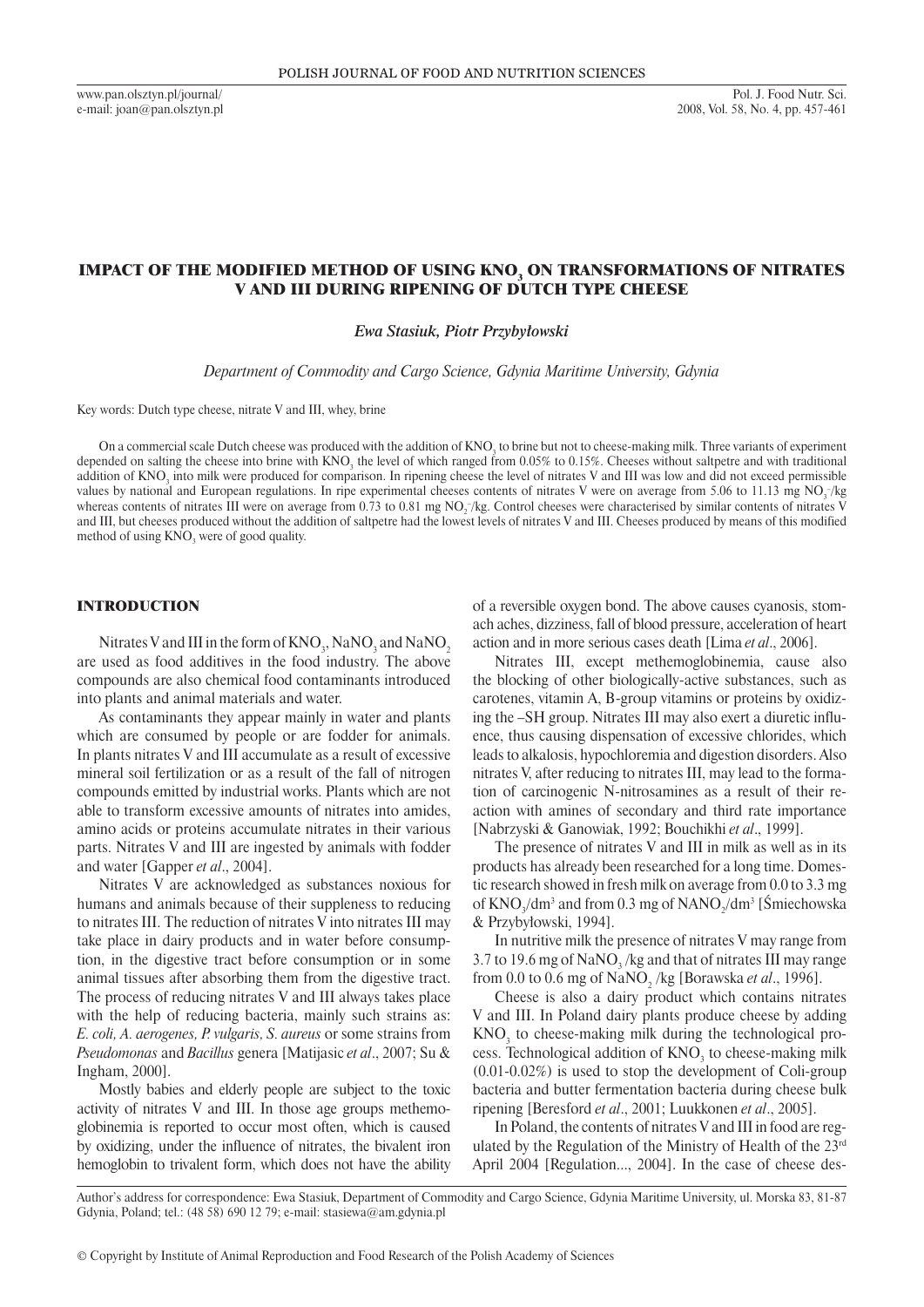ignated for consumption the level of nitrates cannot exceed 50 mg of  $\text{NaNO}_3$ /kg (36.5 mg of  $\text{NO}_3^-$ /kg) and the level of nitrites cannot exceed -2 mg of  $\text{NaNO}_2/\text{kg}$  (1.33 of  $\text{NO}_2^{-}/\text{kg}$ ) [Polish Standard Dz. U. 94, poz. 933,2004].

The purpose of this research is to present the transformations' dynamics of  $NO_3^-$  and  $NO_2^-$  in Gouda cheese with a modified method of using potassium saltpetre, *i.e.* means depending on  $\mathrm{KNO}_3^{}$  addition not to milk but to brine.

### MATERIAL AND METHODS

The research has been carried out on a commercial scale in the "Pasłęk ICC Sery" dairy plant where Dutch Gouda -type ripening rennet cheese has been produced.

For the needs of this research, Gouda cheese has been produced according to the following experimental model:

A – cheese produced from milk without the addition of  $\text{KNO}_3$  was pressed and immersed in 0.05%  $\text{KNO}_3$  brine,

B – cheese produced from milk without the addition of  $\rm{KNO}_{3}$  was pressed and immersed in 0.10%  $\rm{KNO}_{3}$  brine,

C – cheese produced from milk without the addition of  $\rm{KNO}_{3}$  was pressed and immersed in 0.15%  $\rm{KNO}_{3}$  brine,

D – cheese produced from milk without the addition of  $KNO<sub>3</sub>$  was pressed and immersed in brine without the  $\text{KNO}_3$  addition,

K – control cheese produced from milk to which  $\rm{KNO}_{3}$  has been added in the amount of 0.02% and after being pressed the cheese was immersed in  $KNO_3$  free brine.

Each of the above experimental models has been repeated 3 times, respectively.

In general, 15 experimental cheese variants have been produced. Samples of Gouda cheese were taken from 1/4 cheese block, ground and an average was taken of the sample after salting and after 4 and 6 weeks of ripening. In every experimental variant, the samples were taken from 3 cheese blocks.

Determinations of nitrates V and III were made according to method given in Polish Standard including further modifications [PN-EN ISO 14673-1:2004].

Determination of nitrates III depends on inducing a colour reaction among nitrates III and sulfanilamide and dichloride hydride N-1 naphthylene – diamine. The absorbance of the colour compound was measured on a UNICAM UV/ VIS spectrophotometer UV2 Spectrometer at a wavelength of  $\lambda = 538$ nm. Nitrates V were reduced on a cadmium column to nitrates III and the experiment was continued as in the case of nitrates III determination.

Results of the experiment were subjected to a statistical analysis and statistical differences were determined by using analysis of variance (at a significance level of  $\alpha$ =0.05). The statistical analysis was carried out with STATISTICA.PL software produced by Statsoft Polska.

### RESULTS AND DISCUSSION

Changes in contents of nitrates V and III in Gouda cheese were presented in Tables 1 and 2.

Cheese of experimental variants A, B and C after salting included, respectively: 27.09 mg of  $NO_3^-/kg$ , 46.86 mg of  $NO_3^-/kg$ and  $75.23$  mg of  $NO<sub>3</sub><sup>-</sup>/kg$ . It was observed that the increasing of  $KNO<sub>3</sub>$  concentration in brines of variants A, B and C from 0.05% to 0.15% influenced the variations in the content of nitrates V in cheese of respective variants, reaching the highest level for the experimental variant C. Whereas, variations in the content of nitrates V in cheese among respective

Table 1. Changes in contents of nitrates V in Gouda cheese during 6-week ripening.

| EV            | CB | $NO3$ (mg/kg) |              |       |               |              |                    |               |              |       |                          |                  |                  |  |
|---------------|----|---------------|--------------|-------|---------------|--------------|--------------------|---------------|--------------|-------|--------------------------|------------------|------------------|--|
|               |    | after salting |              |       | after 4 weeks |              |                    | after 6 weeks |              |       | Average $NO_1^-$ (mg/kg) |                  |                  |  |
|               |    | series        |              |       |               |              |                    |               |              |       |                          |                  |                  |  |
|               |    | I             | $\mathbf{I}$ | Ш     | Ι             | $\mathbf{I}$ | $\mathop{\rm III}$ | I             | $\mathbf{I}$ | III   | after<br>salting         | after 4<br>weeks | after 6<br>weeks |  |
| A             | 1  | 28.85         | 29.39        | 28.73 | 6.27          | 11.59        | 8.19               | 3.29          | 4.66         | 4.00  |                          |                  |                  |  |
|               | 2  | 28.67         | 29.87        | 29.03 | 7.23          | 11.11        | 7.83               | 3.65          | 5.74         | 5.08  | 27.09                    | 8.79             | 5.06             |  |
|               | 3  | 15.47         | 24.79        | 28.97 | 9.26          | 9.86         | 7.77               | 4.66          | 9.68         | 4.78  |                          |                  |                  |  |
| B             | 1  | 44.86         | 45.82        | 46.89 | 14.28         | 18.22        | 10.46              | 6.81          | 10.16        | 8.78  |                          |                  |                  |  |
|               | 2  | 46.00         | 47.49        | 44.98 | 14.52         | 17.21        | 13.68              | 7.59          | 8.78         | 8.01  | 46.86                    | 15.62            | 8.34             |  |
|               | 3  | 53.58         | 53.40        | 38.71 | 13.92         | 15.95        | 22.34              | 6.57          | 9.02         | 9.32  |                          |                  |                  |  |
|               | 1  | 56.03         | 57.77        | 80.82 | 21.27         | 19.89        | 18.82              | 10.52         | 11.05        | 12.67 |                          |                  |                  |  |
| $\mathcal{C}$ | 2  | 79.87         | 80.46        | 81.72 | 21.51         | 18.16        | 19.12              | 11.47         | 10.40        | 11.17 | 75.23                    | 19.67            | 11.13            |  |
|               | 3  | 80.70         | 79.21        | 80.46 | 21.63         | 17.62        | 19.00              | 10.75         | 11.11        | 11.05 |                          |                  |                  |  |
| D             | 1  | 10.16         | 9.14         | 6.33  | 2.75          | 1.73         | 1.50               | 1.26          | 1.26         | 1.14  |                          |                  |                  |  |
|               | 2  | 13.86         | 9.56         | 6.87  | 2.57          | 2.03         | 1.97               | 1.08          | 1.08         | 0.90  | 9.13                     | 2.05             | 1.12             |  |
|               | 3  | 12.20         | 10.10        | 6.04  | 2.57          | 2.09         | 1.50               | 1.38          | 1.14         | 0.90  |                          |                  |                  |  |
| K             | 1  | 43.25         | 31.66        | 37.87 | 14.52         | 6.57         | 11.11              | 6.93          | 4.66         | 6.99  |                          |                  |                  |  |
|               | 2  | 41.16         | 35.78        | 40.50 | 13.56         | 8.78         | 10.69              | 6.69          | 5.20         | 6.51  | 38.52                    | 11.24            | 6.19             |  |
|               | 3  | 37.63         | 37.40        | 41.46 | 14.04         | 10.99        | 10.87              | 7.11          | 4.42         | 7.23  |                          |                  |                  |  |

EV – experimental variant, CB – cheese block number.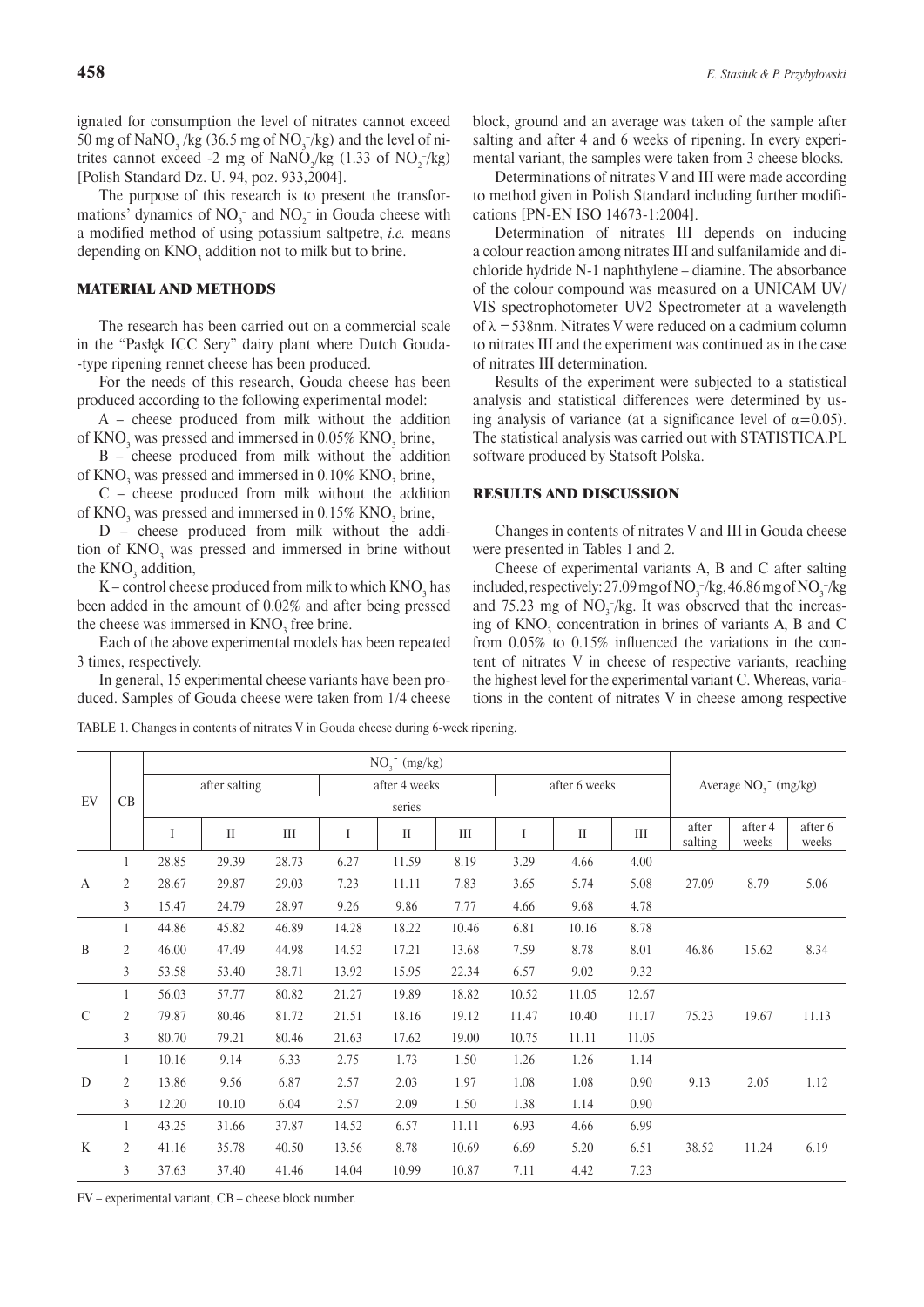| EV            | CB             | $NO2$ (mg/kg) |          |      |               |                            |                    |               |              |      |                                              |                  |                  |  |
|---------------|----------------|---------------|----------|------|---------------|----------------------------|--------------------|---------------|--------------|------|----------------------------------------------|------------------|------------------|--|
|               |                | after salting |          |      | after 4 weeks |                            |                    | after 6 weeks |              |      | Average NO <sub>2</sub> <sup>-</sup> (mg/kg) |                  |                  |  |
|               |                | series        |          |      |               |                            |                    |               |              |      |                                              |                  |                  |  |
|               |                | I             | $\rm II$ | III  | I             | $\mathop{\rm II}\nolimits$ | $\mathop{\rm III}$ | I             | $\mathbf{I}$ | III  | after<br>salting                             | after 4<br>weeks | after 6<br>weeks |  |
| A             | 1              | 1.03          | 0.63     | 0.68 | 1.60          | 0.54                       | 0.85               | 1.16          | 0.37         | 0.63 |                                              |                  |                  |  |
|               | 2              | 0.94          | 0.72     | 0.68 | 1.56          | 0.68                       | 0.68               | 1.34          | 0.23         | 0.72 | 0.69                                         | 1.07             | 0.73             |  |
|               | $\mathfrak{Z}$ | 0.54          | 0.28     | 0.72 | 1.60          | 1.38                       | 0.72               | 1.25          | 0.19         | 0.72 |                                              |                  |                  |  |
| B             |                | 0.68          | 0.63     | 0.72 | 1.43          | 0.72                       | 1.16               | 1.21          | 0.28         | 0.85 |                                              |                  |                  |  |
|               | 2              | 0.72          | 1.16     | 0.81 | 1.47          | 0.59                       | 1.87               | 1.29          | 0.41         | 0.98 | 0.79                                         | 1.20             | 0.81             |  |
|               | 3              | 0.85          | 1.43     | 0.14 | 1.69          | 0.63                       | 1.21               | 1.16          | 0.23         | 0.90 |                                              |                  |                  |  |
|               | 1              | 0.59          | 0.41     | 0.81 | 1.56          | 0.59                       | 1.16               | 1.12          | 0.28         | 0.85 |                                              |                  |                  |  |
| $\mathcal{C}$ | 2              | 0.63          | 0.63     | 1.47 | 1.60          | 0.76                       | 1.16               | 1.07          | 0.32         | 0.85 | 0.70                                         | 1.20             | 0.76             |  |
|               | 3              | 0.68          | 0.45     | 0.63 | 1.52          | 1.16                       | 1.25               | 1.16          | 0.23         | 0.94 |                                              |                  |                  |  |
| D             | 1              | 0.72          | 0.37     | 0.23 | 0.68          | 0.32                       | 0.28               | 0.45          | 0.23         | 0.32 |                                              |                  |                  |  |
|               | 2              | 0.63          | 0.50     | 0.28 | 0.81          | 0.32                       | 0.37               | 0.59          | 0.14         | 0.28 | 0.45                                         | 0.46             | 0.38             |  |
|               | 3              | 0.59          | 0.54     | 0.23 | 0.81          | 0.28                       | 0.28               | 1.03          | 0.10         | 0.28 |                                              |                  |                  |  |
| $\mathbf{K}$  |                | 0.76          | 0.94     | 0.32 | 1.25          | 0.94                       | 1.12               | 1.12          | 0.59         | 0.85 |                                              |                  |                  |  |
|               | $\overline{2}$ | 0.76          | 0.98     | 0.37 | 1.07          | 0.63                       | 0.98               | 1.07          | 0.63         | 0.76 | 0.72                                         | 0.98             | 0.83             |  |
|               | 3              | 0.72          | 1.12     | 0.54 | 0.94          | 0.76                       | 1.07               | 0.98          | 0.54         | 0.90 |                                              |                  |                  |  |

Table 2. Changes in contents of nitrates III in Gouda cheese during 6 week ripening.

EV- experimental variant, CB – cheese block number.

cheese blocks within the same experimental variant confirm the Jakubowski's thesis about individual "material constant" for respective cheese blocks [Jakubowski, 1967]. Namely, for example in variant A the content of nitrates V in cheese ranged from 15.47 to 29.87 mg of  $NO_3^-/kg$ . However in variant B it ranged from 38.71 to 53.58 mg of  $NO_3^-/kg$  and in variant  $C$ from 56.03 to 81.72 mg of  $NO_3^-/kg$ .

Content of nitrates V in cheese from variant D, produced from milk without the addition of  $KNO<sub>3</sub>$ , salted in industrial brine without the addition of  $KNO<sub>3</sub>$ , after the salting process was on average 9.13 mg of  $NO<sub>3</sub><sup>-</sup>/kg$ , ranging from 6.04 to 13.86 mg of  $NO_3^-/kg$ .

In control cheese from the control variant K after salting in brine without the addition of  $KNO<sub>3</sub>$  the average content of  $NO_3^-$  was 38.52 mg of  $NO_3^-$ /kg, ranging from 31.66 to 43.25 mg of  $NO_3^-/kg$ .

Contents of nitrates III in cheeses from variants A, B, C and K after salting were low and reach on average, respectively: 0.69, 0.79, 0.70 and 0.72 mg of  $NO_2^-/kg$ . The cheese from variant D showed a lower average content of nitrates III, *i.e.* 0.45 mg NO<sub>2</sub><sup>-</sup>/kg.

After 4-week ripening the level of nitrates V was reduced by about 70-80%. After this period of ripening, the average content of nitrates V in cheeses from variants A, B and C accounted for 8.79, 15.62 and 19.67 mg of  $NO_3^-/kg$ , respectively. The variation of levels of nitrates V among cheese blocks in every experimental variant, within the same research series was observed as well (Table 1). After 4-week ripening, cheese from variant D was characterised by a low level of nitrates  $-$  2.05 mg of  $NO_3^-/kg$ , as compared to the control cheese  $(11.24 \text{ mg of NO}_3^{-1}/\text{kg}).$ 

In Gouda cheese a significant reduction of nitrates V in cheese did not cause large accumulation of nitrates III in cheese (Table 2). After 4-week ripening, in cheeses from variants A, B, C and K the level of nitrates III was similar and accounted for 1.07, 1.20, 1.20 and 0.98 mg of  $NO_2^-/kg$ , respectively. In turn, in cheese of variant D the level of nitrates appeared to be low and reached 0.46 mg of  $NO_2^-/kg$ .

Concluding, after 4 weeks of cheese ripening the increase in the content of nitrates III was small and did not depend on the rate of reducing nitrates V in this period. This may be due to a significant activity of bacterial reductases and xanthioxidases [Harrison, 2006].

After 6-week ripening, a decrease in the contents of nitrate ions V in cheese in comparison with contents of these ions after salting was 80-90%. After 6-week ripening, average residues of nitrates V in cheese from variant A accounted for 5.06 mg of  $NO_3^-/kg$ , in that from variant B – for 8.34 mg of  $NO_3^-/kg$ , and in that from variant C – for 11.13 mg of  $NO_3^-/kg$ . In control cheese, the content of nitrates V was on average 6.19 mg of  $NO_3^-/kg$ , whereas cheese from variant D showed the lowest remains of nitrates  $V - 1.12$  mg of  $NO<sub>3</sub><sup>-</sup>/kg$ on average.

In addition, after 6 weeks of ripening cheeses of all experimental variants did not show accumulation of nitrates III and their average contents in the cheeses examined did not exceed 0.83 mg of  $NO_2^-/kg$ . For cheeses from variants A, B, C and K the level of nitrates III residues was similar. However, for cheese of variant D the average content of  $NO_2^-$  ions was twice lower and reached 0.38 mg of  $NO_2^-/kg$ .

The analysis of results obtained from experimental variants of Gouda cheese ripening is presented in Table 3. It dem-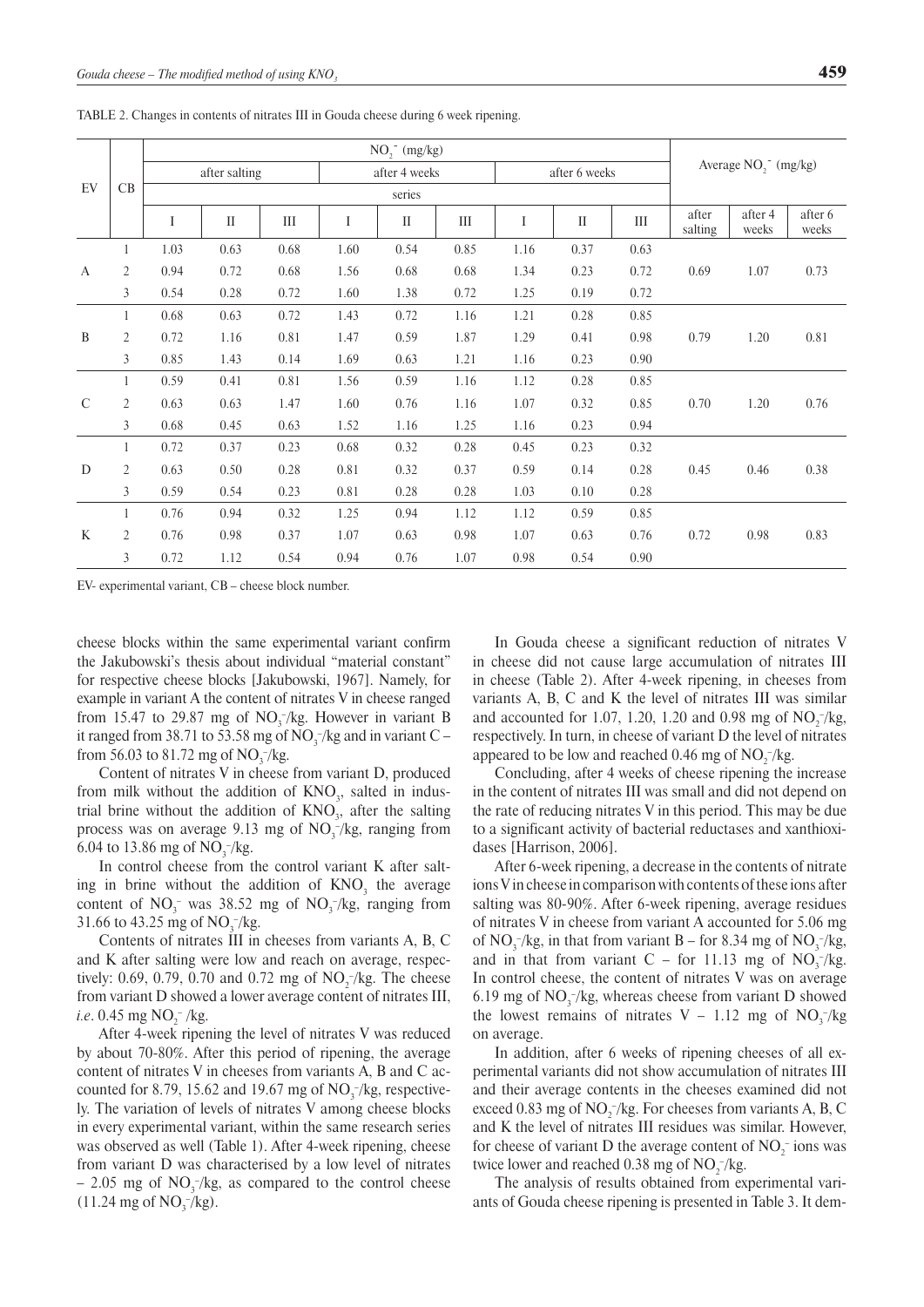| Cheese | Source of variation           | Value of test F |             |  |  |  |
|--------|-------------------------------|-----------------|-------------|--|--|--|
|        |                               | nitrate V       | nitrate III |  |  |  |
|        | Experimental variant          | 88.23978*       | 2.20088     |  |  |  |
| Gouda  | Cheese block                  | 0.45602         | 0.018581    |  |  |  |
|        | Interaction: variant x block  | 0.72770         | 0.063289    |  |  |  |
|        | <b>Experimental series</b>    | 2.3750          | 202.3929*   |  |  |  |
| Gouda  | Experimental variant          | 177.4751*       | 29.3038*    |  |  |  |
|        | Interaction: series x variant | 5.0755*         | 5.6305*     |  |  |  |

Table 3. Results of variance analysis of the content of nitrates V in 6-week Gouda cheese.

\*- statistically significant correlation at a significance level of  $\alpha$  = 0.05.

onstrated to what extent particular factors influenced changes in the contents of nitrates V and III in cheese.

Analysing the influence of experiment variant and cheese block (material constant) it was proved that the experimental variant  $(F=88.23978*)$  influenced significantly the level of nitrates V. The second system of sources of changes, taking into consideration independent constants, series and experimental variant, also showed a significant influence of the experimental variant  $(F=177.4751^*)$  on the content of nitrates V.

Dependencies in variants' analysis for nitrates III are different. In the independent variables system: variant-cheese block, the two-factor variance analysis did not show any sigmificant influence of these factors on the content of  $NO_2^-$  ions in ripening Gouda cheese. In turn, in the independent variables system: series- experimental variant, it showed that both factors were a source of nitrates III variation (F=202.3929\* and F=29.3038\*, respectively). A significant correlation of the above factors was proved: of series and experimental variant  $(F=5.6305^*)$ .

Śmiechowska & Przybyłowski [1994] examined changes in the content of nitrates V in Żuław, Edam and Gouda cheese in relation to the addition of  $KNO_3$  to cheese-making milk. In ripening cheese they proved the variety of remains of the content of nitrates V in relation to the level of addition of saltpetre to milk. The highest nitrates remains were shown for cheese with  $0.02\%$  addition of  $\text{KNO}_3$  of saltpetre to milk (2.3 mg/kg for Żuław cheese, 4.4 mg/kg for Gouda cheese and 4.3 mg/kg for Edam cheese). In turn, the lowest nitrates remains were demonstrated for cheese without addition of saltpetre to milk. Results obtained in the study of Śmiechowska & Przybyłowski [1994] are consistent with findings received in this work for Gouda cheese produced with the addition of saltpetre to cheese-making milk. Cheese produced without the addition of saltpetre showed the lowest remains of nitrates V after the ripening period [Śmiechowska & Przybyłowski, 1994].

Comparing content of nitrates V and III in ripening cheese produced in this experiment (addition of  $KNO<sub>3</sub>$  to brine) with those of domestic cheeses available on the market and foreign cheeses it can be proved that their quantities are comparable [Koréneková *et al*., 2000].

Receiving whey of low nitrogen contents of ions V and III is an additional advantage of the modified method of using of  $KNO_3$ , which enables its further industrial usage [Glibowski, 2004].

The modified method of using  $KNO<sub>3</sub>$  in Gouda cheese production, presented in this work, enables producing cheese of good quality [Stasiuk &Przybyłowski, 2005].

# **CONCLUSIONS**

1. The addition of  $KNO<sub>3</sub>$  to brine allows producing Dutch cheese of good quality.

2. Dynamics of transformations of nitrates V and III during ripening of cheese produced with the modified method of  $KNO_3$  addition did not lead to accumulation of nitrates V and III. In ripening cheese the level of these ions was low and did not exceed permissible values stipulated by national and European regulations.

3. Statistical analysis of results showed that an essential source of variations in nitrates V and III in cheese during ripening were: " material constant" of cheese block, concentration of  $KNO<sub>3</sub>$  in brine, and ripening time. The most advantageous turned out to be the application of  $KNO<sub>3</sub>$  to brine in the amount from 0.05% to 0.10%.

4. Applying  $KNO_3$  to brine and not to cheese-making milk allows obtaining nitrate-free whey, which enables its further application in the dairy industry.

### **REFERENCES**

- 1. Beresford T.P., Fitzsimons N.A., Brennan N., Cogan T.M., Recent advances in cheese microbiology. Int. Dairy J., 2001, 11, 259–274.
- 2. Borawska M., Markiewicz R., Omieljaniuk N., Witkowska A., Nitrate and nitrite content of milk and dairy products marketed in Bialystok. Bromat. Chem. Toksykol., 1996, 2, 139–142 (in Polish; English abstract).
- 3. Bouchikhi B., Mavelle T., Debry G., Effect of the addition of nitrate to milk on the formation of volatile N-nitrosamines and apparent total N-nitroso compounds. Eur. Food Res. Technol., 1999, 209, 88–92.
- 4. Gapper L.W., Fong B.Y., Otter D.E., Indyk H.E., Woollard D.C., Determination of nitrate and nitrite in dairy products by Ion Exchange LC with spectrophotometric detection. Int. Dairy J., 2004, 14, 881–887.
- 5. Glibowski P., Application of whey proteins in food industry. Przegl. Mlecz., 2004, 9, 10–13 (in Polish).
- 6. Harrison R., Milk xanthine oxidase, properties and physiological roles. Int. Dairy J., 2006, 16, 546–554.
- 7. Jakubowski J., Study on kinetics of diffusion of salt into cheese. 1967, Dissertation thesis, WSR w Olsztynie, pp. 1–49 (in Polish).
- 8. Koréneková B., Kottferová J., Korének M., Effects of nitrates and nitrites on *Lactobacillus helvetius* and *Lactobacillus casei* dairy cultures. Eur. Food Res. Technol., 2000, 211, 136–140.
- 9. Lima M.J.R., Fernandes S.M.V., Rangel A.O.S.S., Determination of nitrate and nitrite in dairy samples by sequential injection using an in-line cadmium-reducing column. Int. Dairy J., 2006, 16, 1442–1447.
- 10. Luukkonen J., Kemppinen A., Kärki M., Laitinen H., Mäki M., Sivelä S., Taimisto A., Ryhänen E., The effect of a protective culture and exclusion of nitrate on the survival of enterohemorrhagic *E.coli* and *Listeria* in Edam cheese made from Finnish organic milk. Int. Dairy J., 2005, 15, 449–457.